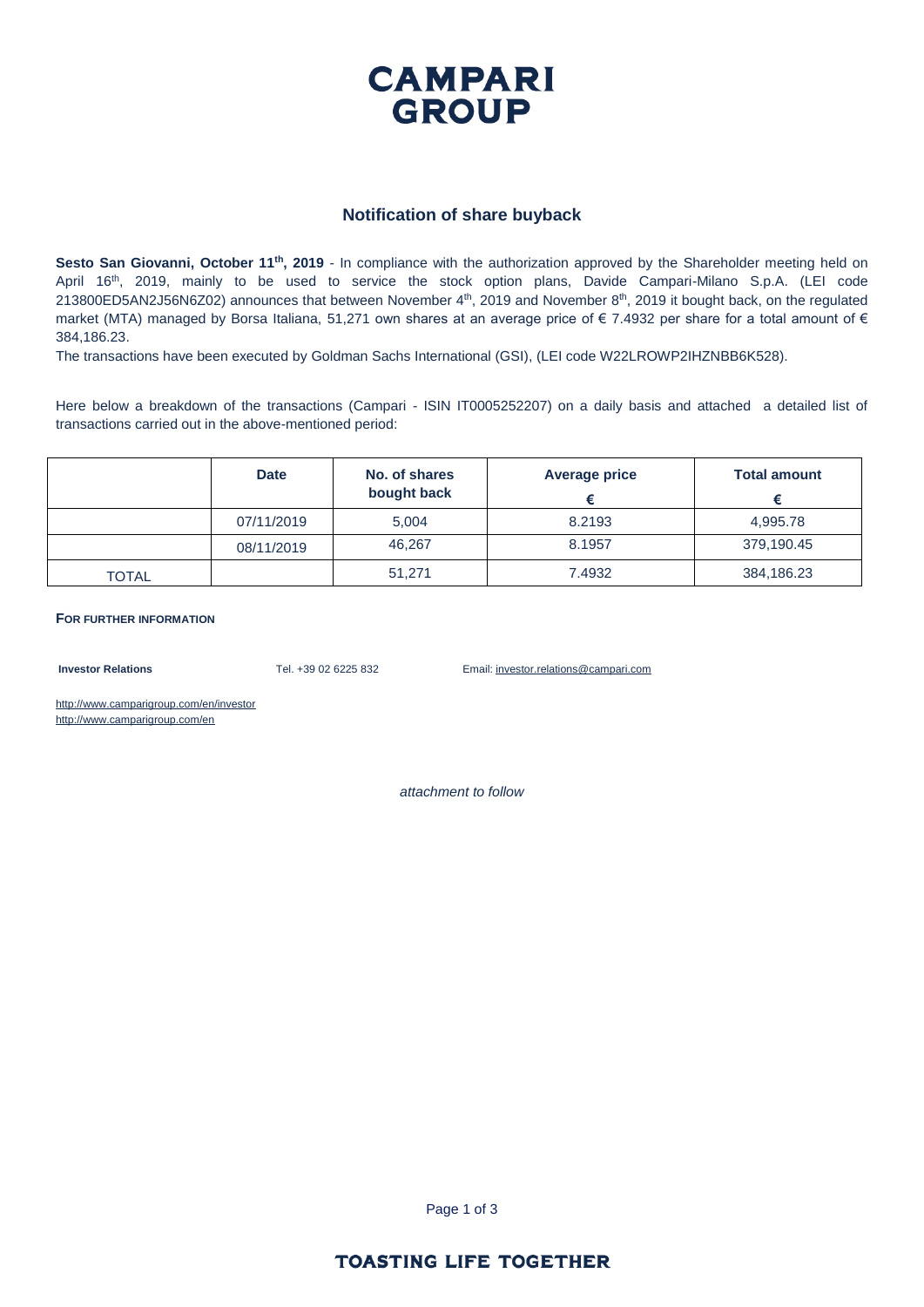# **CAMPARI** GROUP

| <b>DATE</b> | <b>HOUR</b>  | A/V            | <b>PRICE</b> | NO. OF<br><b>SHARES</b> |
|-------------|--------------|----------------|--------------|-------------------------|
| 07-nov-19   | 3:07:09 PM   | A              | 8,22         | 623                     |
| 07-nov-19   | 11:39:30 AM  | Α              | 8,215        | 365                     |
| 07-nov-19   | 11:39:30 AM  | A              | 8,22         | 450                     |
| 07-nov-19   | 2:25:30 PM   | Α              | 8,22         | 342                     |
| 07-nov-19   | 2:25:30 PM   | A              | 8,22         | 306                     |
| 07-nov-19   | 2:25:31 PM   | Α              | 8,22         | 1134                    |
| 07-nov-19   | 3:07:09 PM   | A              | 8,22         | 437                     |
| 07-nov-19   | 3:12:52 PM   | A              | 8,215        | 337                     |
| 07-nov-19   | 3:23:11 PM   | A              | 8,22         | 336                     |
| 07-nov-19   | 3:42:07 PM   | A              | 8,22         | 350                     |
| 07-nov-19   | 2:29:19 PM   | A              | 8,22         | 324                     |
| 08-nov-19   | 3:06:36 PM   | A              | 8,2          | 744                     |
| 08-nov-19   | 1:14:29 PM   | A              | 8,18         | 910                     |
| 08-nov-19   | 8:23:44 AM   | A              | 8,22         | 625                     |
| 08-nov-19   | 8:29:12 AM   | $\overline{A}$ | 8,215        | 559                     |
| 08-nov-19   | 8:51:07 AM   | A              | 8,21         | 65                      |
| 08-nov-19   | 8:51:07 AM   | A              | 8,21         | 795                     |
| 08-nov-19   | 3:48:11 PM   | A              | 8,22         | 1350                    |
| 08-nov-19   | 3:48:11 PM   | A              | 8,22         | 753                     |
| 08-nov-19   | 2:23:57 PM   | A              | 8,195        | 133                     |
| 08-nov-19   | 1:14:29 PM   | A              | 8,18         | 852                     |
| 08-nov-19   | 1:19:16 PM   | A              | 8,18         | 699                     |
| 08-nov-19   | 1:19:16 PM   | A              | 8,18         | 72                      |
| 08-nov-19   | 1:38:11 PM   | A              | 8,2          | 732                     |
| 08-nov-19   | 1:52:15 PM   | A              | 8,2          | 433                     |
| 08-nov-19   | 1:52:15 PM   | A              | 8,2          | 428                     |
| 08-nov-19   | 2:13:07 PM   | Α              | 8,195        | 45                      |
| 08-nov-19   | 3:26:36 PM   | Α              | 8,22         | 823                     |
| 08-nov-19   | 2:14:19 PM A |                | 8,195        | 732                     |
| 08-nov-19   | 3:16:30 PM   | A              | 8,2          | 756                     |
| 08-nov-19   | 2:24:10 PM   | Α              | 8,19         | 93                      |
| 08-nov-19   | 2:29:28 PM   | A              | 8,195        | 65                      |
| 08-nov-19   | 2:33:14 PM   | Α              | 8,205        | 760                     |
| 08-nov-19   | 2:38:57 PM   | A              | 8,205        | 788                     |
| 08-nov-19   | 2:47:03 PM   | A              | 8,22         | 125                     |
| 08-nov-19   | 2:47:03 PM   | A              | 8,22         | 791                     |
| 08-nov-19   | 2:58:46 PM   | A              | 8,2          | 965                     |
| 08-nov-19   | 9:04:02 AM   | A              | 8,2          | 881                     |
| 08-nov-19   | 2:13:55 PM   | A              | 8,195        | 150                     |
| 08-nov-19   | 1:04:19 PM   | A              | 8,18         | 558                     |
| 08-nov-19   | 8:53:37 AM   | A              | 8,2          | 735                     |
| 08-nov-19   | 1:04:13 PM   | Α              | 8,18         | 1010                    |

Page 2 of 3

### **TOASTING LIFE TOGETHER**